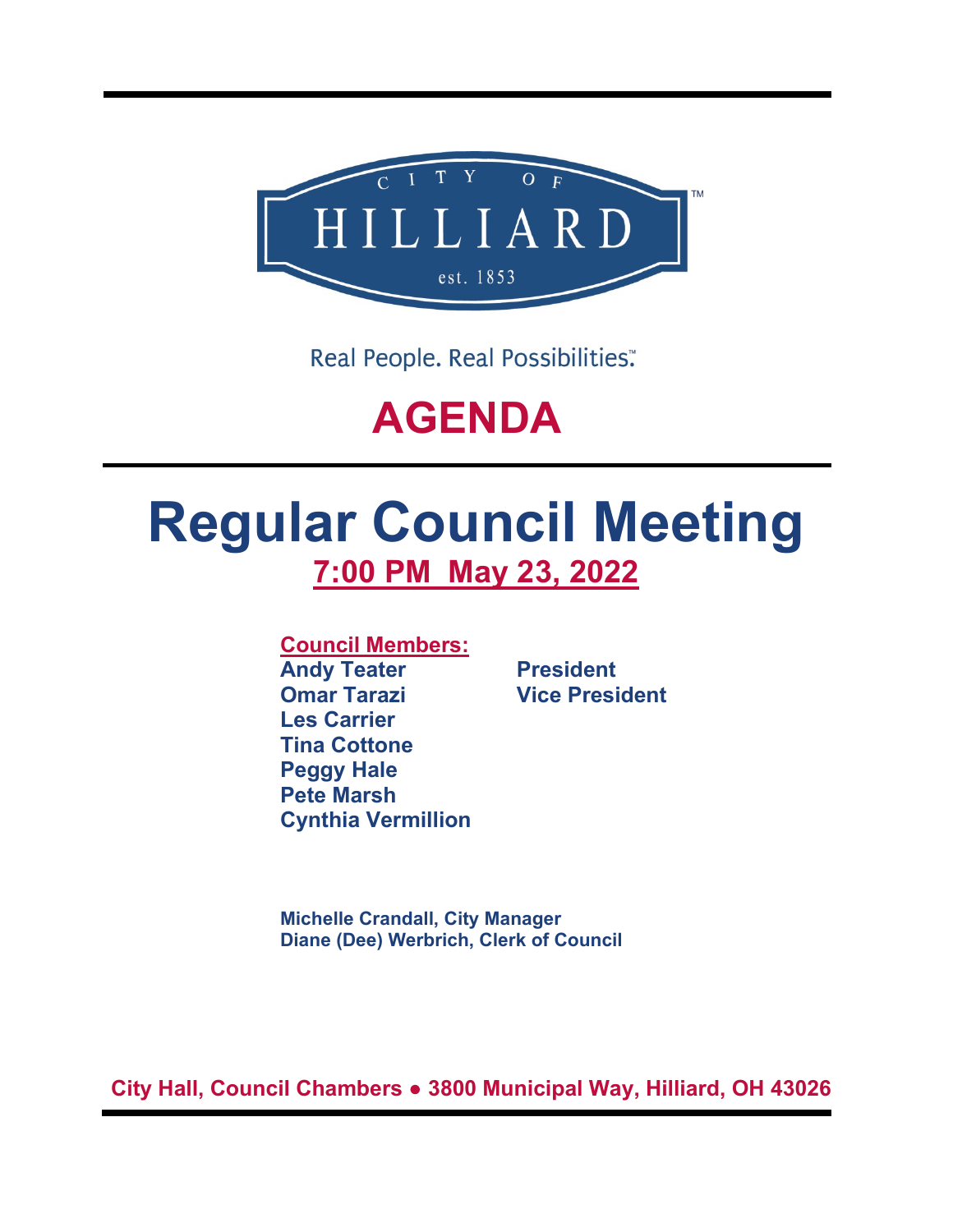

Hilliard City Council established the following five broad Strategic Focus Areas to guide the vision of the City. Under each of these Focus Areas is one significant goal to be prioritized during 2021-2022.

## Strategic Focus Area #1 – Excellent, Innovative City Services

• Goal Statement – The City will ensure continued delivery of excellent and innovative services in the years ahead by developing a long-term financial plan focusing on fiscal resilience and sustainability.

## Strategic Focus Area #2 – Family-friendly, Engaged Community

• Goal Statement – The City will focus on transparency, public trust and resident involvement by developing and implementing a community engagement and communications plan.

## Strategic Focus Area #3 – Distinct, Well-Planned Community

• Goal Statement – The City is committed to implementing a strategy that includes public infrastructure maintenance and delivery of City services that support residents as they maintain properties in our older neighborhoods.

## Strategic Focus Area #4 – Quality Commercial Development

• Goal Statement – The City will create and implement an economic development plan focused on the attraction, retention, growth and creation of businesses and jobs that provide a strong tax base and quality development.

## Strategic Focus Area #5 – Valued Cultural and Recreational Amenities & Programs

• Goal Statement – The City will meet the community's needs for indoor recreational, health and wellness amenities and programming by engaging strategic partners to plan and build a new community center.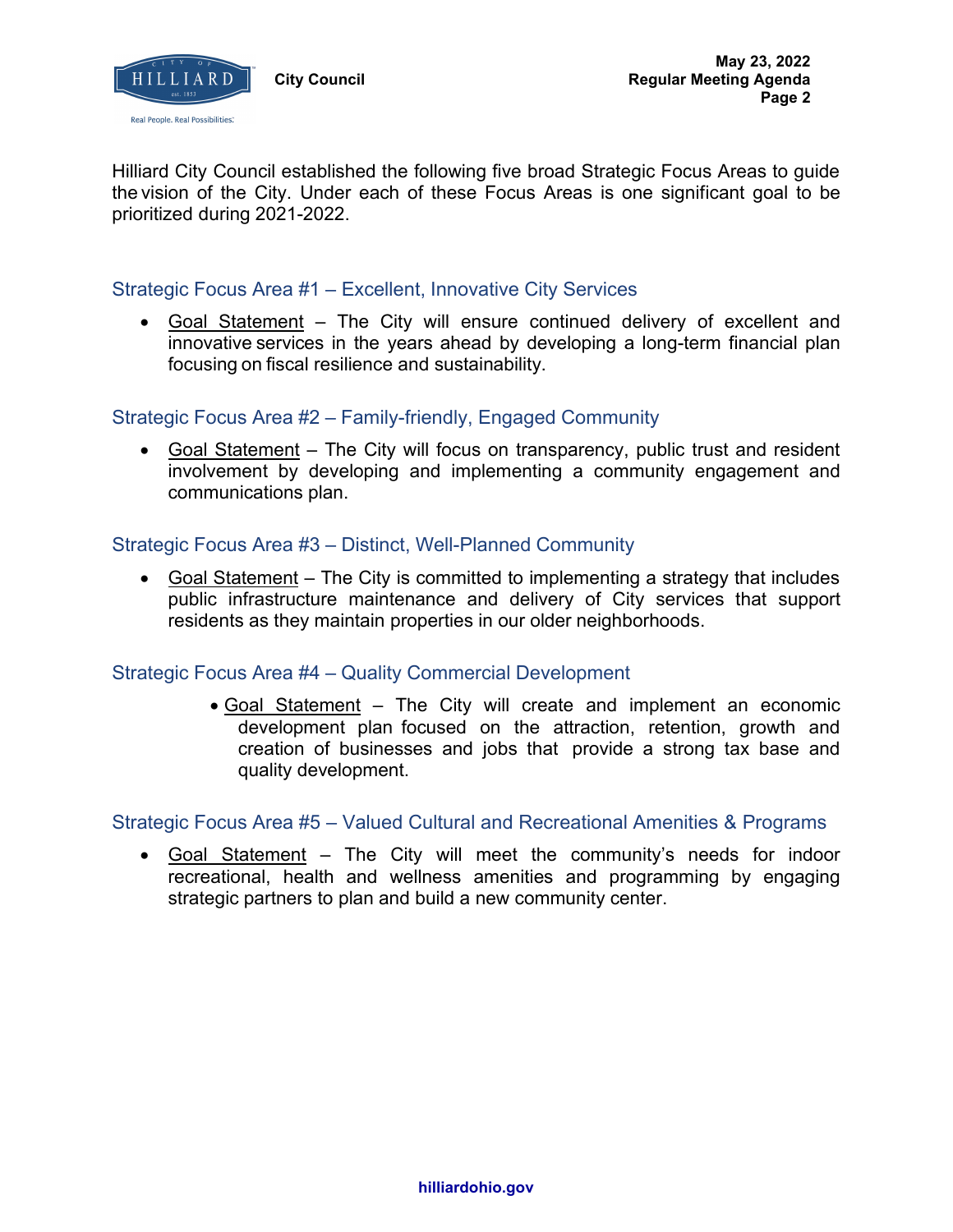

**May 23, 2022 Regular Meeting Agenda Page 3**

#### **I. Invocation and Pledge of Allegiance**

Invocation – Pastor Ben York, Guide Church

The Pledge of Allegiance to the Flag of the United States of America – Ms. Cottone

#### **II. Roll Call**

#### **III. Approval of Minutes**

A. May 9, 2022, Special Executive Session B. May 9, 2022, Regular Meeting

#### **IV. Commission and Board Reports**

- Board of Zoning Appeals **Peggy Hale Board of Zoning Appeals** Peggy Hale **Board of Zoning Appeals** Destination Hilliard Cynthia Vermillion Destination Hilliard Environmental Sustainability Commission Pete Marsh Environmental Sustainability Commission MORPC City Manager Crandall MORPC Planning & Zoning Commission **Peggy Hale Providence Commission** Peggy Hale Planning Commission Peggy Hale Public Arts Commission Omar Tarazi Public Arts Commission Recreation and Parks Advisory Commission Les Carrier/Andy Teater **Recreation and Recreation and** Shade Tree Commission **Andy Teater Shade Tree Commission** Andy Teater Shade Tree Commission Other Boards/Commissions President and Vice President Other Boards/Commissions
	-

#### **V. Recognition and Special Guests - None**

- **VI. Changes to the Agenda - None**
- **VII. Consent Agenda - None**

#### **VIII. Public Comments (Items not on the Agenda)**

**Public Notice:** Any member of the public addressing Council on items not on this agenda are asked to sign the speaker's sign-in form. Each speaker will contain their comments to **3 minutes** and shall conduct themselves in a professional manner.

#### **IX. Business of the Council**

#### **A. Ordinances**

#### **Second Readings/Public Hearings**

**Public Notice:** Any member of the public addressing Council on the Public Hearing below are asked to sign the speaker's sign-in form so the Clerk will have accurate information about your name and address. Each speaker will contain their comments to **3 minutes** and shall conduct themselves in a professional manner.

22-17 AMENDING CHAPTER 755 OF THE HILLIARD CODIFIED ORDINANCES REGULATING MASSAGE AND BATH ESTABLISHMENTS.

#### **First Readings**

22-18 AMENDING CHAPTERS 1105, 1115 and 1121 OF THE CITY'S CODIFIED ORDINANCES TO REGULATE SHORT-TERM RENTAL FACILITIES AND MODIFY REGULATIONS FOR BED AND BREAKFAST INNS.

#### **B. Resolutions**

22-R-44 ACCEPTING SANITARY SEWER PUBLIC IMPROVEMENTS FOR THE NORWICH SQUARE DEVELOPMENT.

#### **hilliardohio.gov**